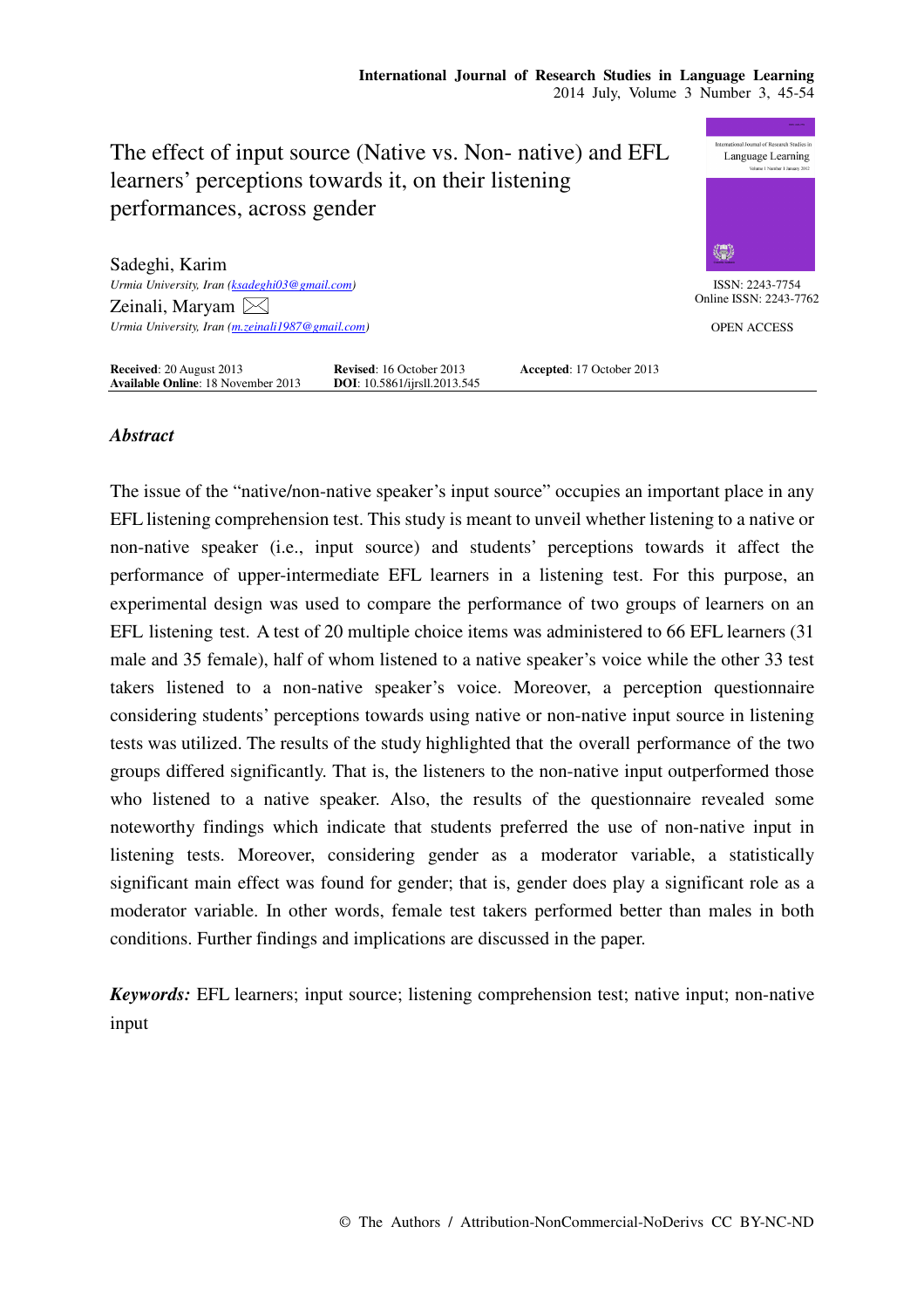# **The effect of input source (Native vs. Non- native) and EFL learners' perceptions towards it, on their listening performances, across gender**

#### **1. Introduction**

Testing is an important part of every teaching and learning experience. It is one of the ways in which information is gathered about people's language ability. Tests of some kind or another are needed for individuals to be given a statement of what they have achieved in a second or foreign language. They are needed in order to bestow information about the achievement of groups of learners on teachers and without them it is difficult to make logical educational decisions (Hughes, 2003). Considering the language skills, listening comprehension is one of the most fundamental and also the most complicated one (Farhady, Jafarpur, & Birjandi, 2007). As Thrasher (2000) states, listening is a skill that is very difficult to break up into its constituent parts; it is at the bottom, getting meaning from spoken language, and all the sub skills that make up listening are all subservient to this quest for meaning.

Much of the current thinking on the nature of testing listening comprehension is based on earlier work on testing reading comprehension. Because both are receptive skills, the testing of listening parallels in most ways the testing of reading, because of their invisible, cognitive nature, which makes them difficult to describe and to assess (Weir, 1990). But it should be acknowledged that listeners listen to spoken language which is very different from written language since speaking is linear and takes place in real time, in the sense that the text is heard only once, and then it is gone, with no chance of review (Buck, 2007). One important reason to test listening is to encourage teachers to teach it (Buck, 2007).

When a test-developer sets out to design a listening comprehension test, he usually encounters numerous factors that may influence test-takers' performance, such as question format, speech rates, speaker accents, topic familiarity, etc. One of the factors that might affect the test takers' listening performances is the input source; that is, whether the listening text comes from a native speaker or a non-native speaker. While the link between some of the above variables and performance in listening, tests has attracted the attention of testing scholars, investigating the effect of input source on listening performance is relatively new to the field and the relationship does not seem to have been investigated in depth up to the present time. Many studies share the idea that listening to a native speaker can lead an EFL learner to gain higher fluency in speaking since native speakers provide a real context for the learners. But the question here is: 'Do EFL listeners to a native speaker get the same results as the EFL listeners to a non-native speaker do in a test condition?' The answer to such a question is important since one of the main differences in listening comprehension texts is the speaker-related features, such as stress, intonation, accent, pauses, text speed, etc. (Weir, 1990).

By the growing population of non-native users of English in the world which far outnumbers that of native speakers (Crystal, 1997; Seidlhofer, 2001; Yano, 2001), the ownership of native speaker norms in language tests, especially in listening sections, is under question. That is, to limit test input to a native speaker in listening comprehension tests such as TOEFL and IELTS is a misrepresentation of testing English academically. As Backman and Palmer (1996) state, because of the existence of different varieties of English (e.g., English spoken with accents) listening comprehension tests whose input is limited only to native speaker are not considered as authentic ones.

#### *1.1 Background*

Research output on the relationship between written production or even the oral production of the learners who work with a native speaker is scant. For example, Zhang and Elder (2011) in their study report that native and non-native English speaking teachers weigh various features of oral proficiency in making their decisions on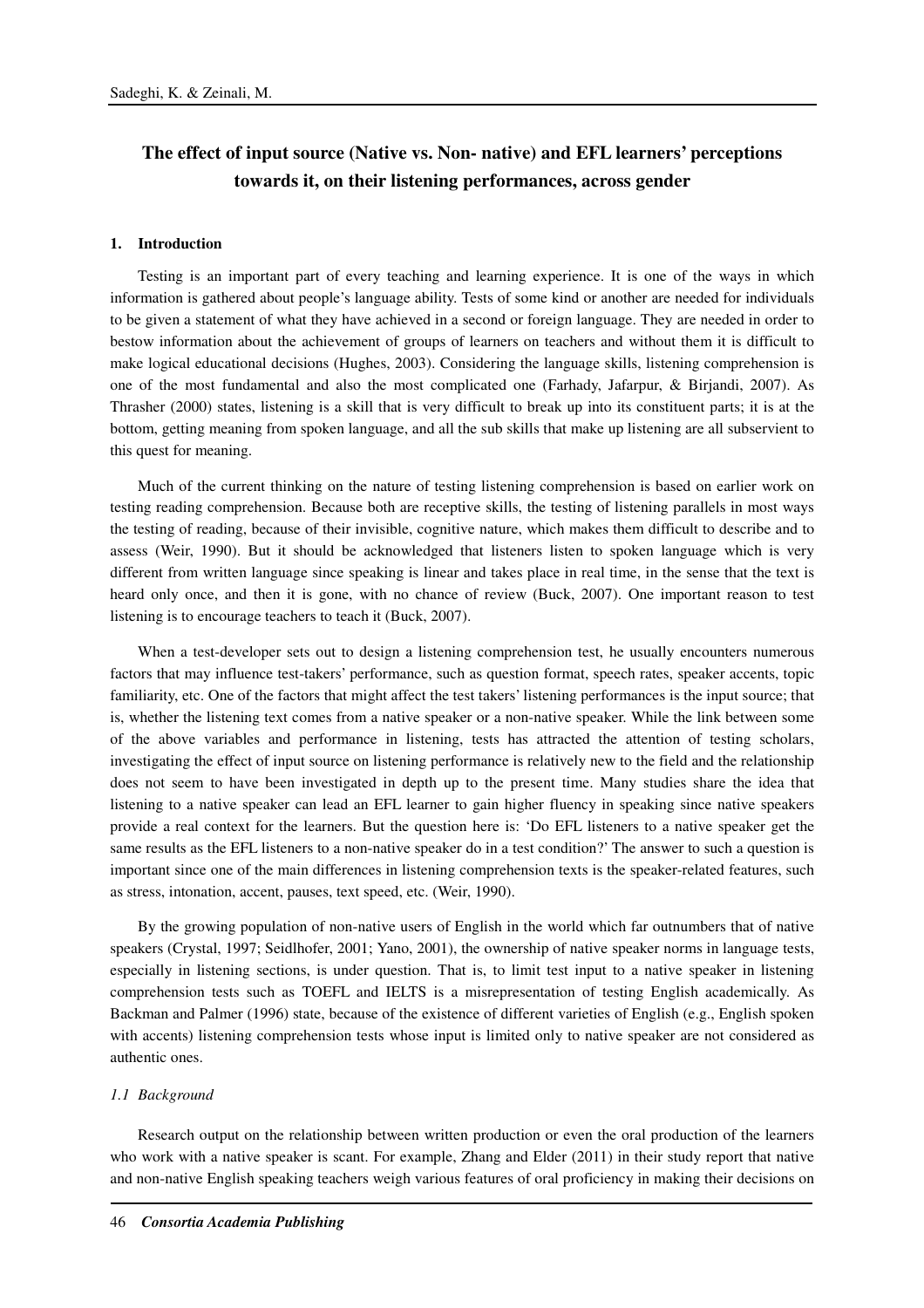the language proficiency of test-takers. Furthermore, in a research study conducted by Bent and Bradlow (2003), perception tests were conducted with some non-native and native speakers. There were Chinese, Korean, and English native speaker and mixed-nationality groups listening to speakers with Chinese, Korean and English native speaker accents reading sentences in English. The results revealed that native listeners found native speakers of English the most intelligible; however, for each of the non-native listener groups, non-native speaker with the same L1 background was considered the most intelligible. This was entitled "matched interlanguage" intelligibility benefit'' by the researchers. This study is accordingly intended to add to the current fuzzy literature on the role of input source on the listening performance of EFL learners.

Munro, Derwing, and Morton (2006) in their study, concluded that a shared-L1 may have little if any effect on the level of intelligibility and comprehensibility of a listening input. The results of their study revealed that interaction effect between the speaker and listeners was significant among listeners of different L1, that is, there is only weak evidence of a shared-L1 effect. Students' perceptions towards native or non-native teachers/input might be affected by several factors (Mahboob, 2004). He asserts that students favor native speaker teachers for their cultural knowledge and oral skills; however, non-native teachers are preferred for their structural grammar lessons and responsiveness for student learning difficulties.

In a detailed study by Butler (2007), the students' performance and their attitudes in two accented-English guises (American-accented & Korean-accented) were examined which revealed that in spite of the popular belief of the students who believed that non-native accented English produced a negative effect on their oral skills, the results failed to find any differences in student performance in terms of comprehension. Furthermore, Liaw (2012) found that students had different preferences regarding the aim of their English learning and when preparing for standardized English tests, such as TOEFL, they also preferred non-native speaking English teachers. Abeywickrama (2013) scrutinized the effects of non-native input on the test-takers' performances in a listening test. He concluded that using the variety of accented English did not have any impact on test-takers' performance. And the test takers felt non-native or accented English should not be used.

This study has also taken another factor into account, and this factor is 'gender'. Up to the present time, gender has been an ongoing if sometimes peripheral area of interest for researchers and practitioners in language teaching and testing. Early researchers in listening (e.g., Caffrey, 1953; Goldhaber & Weaver, 1968) suggest that men are better listeners than women. Weaver suggests that men and women listen differently. He believes that women are easily distracted by details. So these claims led the researchers to consider gender as a separate variable in this study. Apart from considering the effect of gender on listening comprehension ability of the test takers, this study also seeks to find out whether the two genders show the same tendency towards different input source (native vs. non-native speaker) or not.

# *1.2 Research questions*

The variables involved in the present study generate the following research questions:

- $\triangleright$  Q1: Does input type (native speaker input vs. non-native speaker input) affect the performance of Iranian upper intermediate EFL test-takers in a listening test?
- $\triangleright$  Q2: Is there any significant difference between male and female listeners in a listening test, with different input types (native vs. non-native input)?
- $\triangleright$  Q3: What are test- takers' perceptions towards using non-native varieties of speech in listening comprehension tests?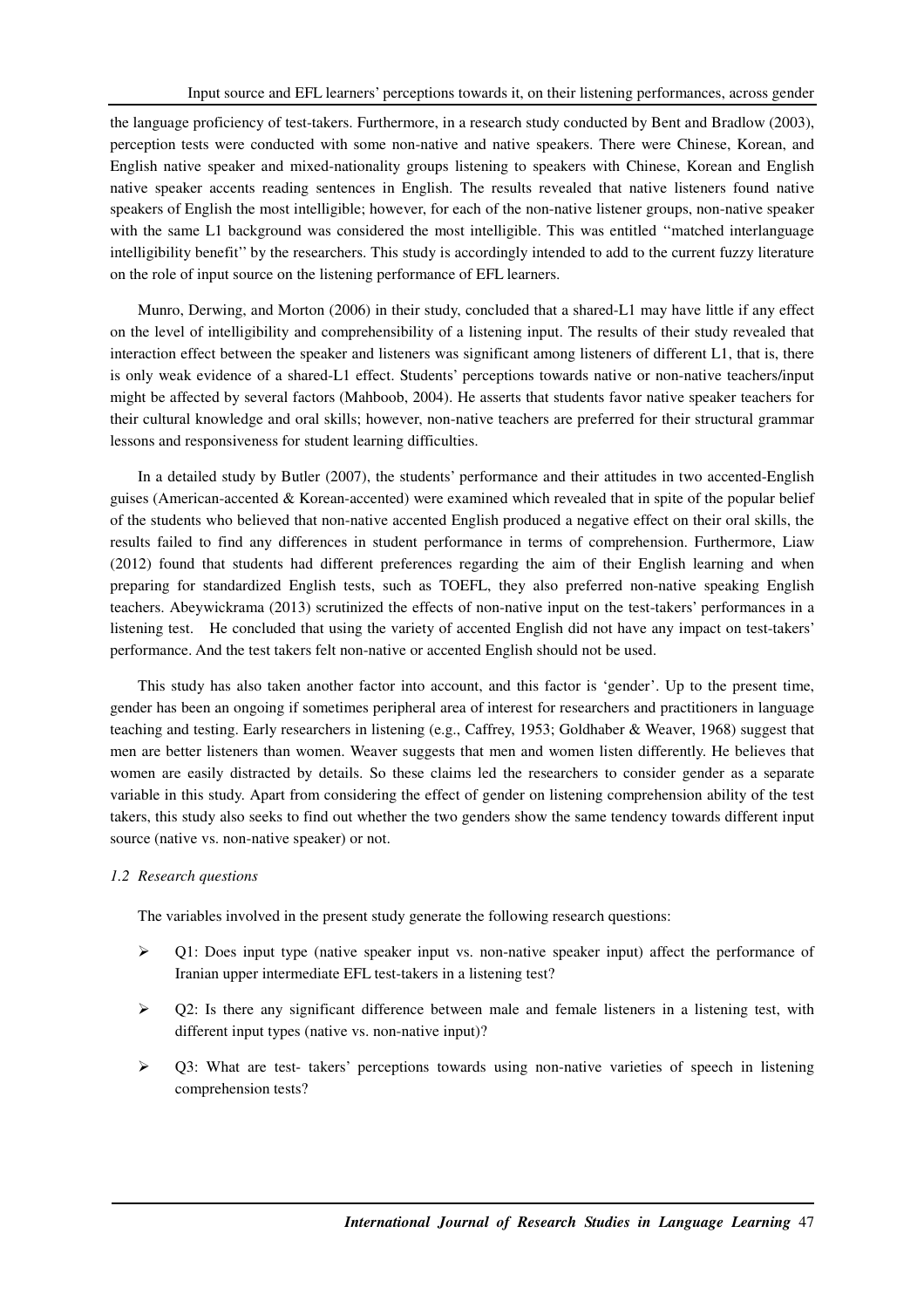# **2. Method**

### *2.1 Participants*

A total number of 66 upper-intermediate EFL learners from Shukuh-e- Iran language school (31 males and 35 females) within the age range of 18 to 25 took a proficiency test, among whom no outlier was excluded. The participants were randomly selected and four groups of 15 to 17 were made; and then the listening test was administered to them with the help of computers.

#### *2.2 Instruments*

*Proficiency test* - In order to have a controlled level of listening proficiency as well as homogenized participants, as far as their listening ability was concerned, a format of institutional Test of English as a Foreign Language (TOEFL) was used. For the purpose of the current study, the results of the listening section of the test were considered relevant only, which consisted of 20 multiple choice items. The reliability of the listening section of this test was also checked using KR-21 method and the result was 0.86, which reveals a high level of reliability of the test. Also, the reliability of the whole test was 0.9.

*Listening test* - A listening test consisting 20 multiple choice items (12 mini talks and two longer conversations each followed by four questions) taken from TOEFL Test section of the book ''Longman Preparation Course for the TOEFL'' Test by Deborah Phillips (2003) published by Pearson ESL was administered to the participants to seek the answer to the research question. In order to meet this objective, two groups listened to the recordings of native speakers while the other two groups listened to the talks between two non-native English speakers. For this purpose, the researcher asked two non-native English instructors (1 male and 1 female) to record their voice reading the same texts as those spoken by native English speakers. The test enjoyed a high level of reliability, that is, 0.85 employing K-R 21 Formula.

*Native vs. non-native perception questionnaire -* A perception questionnaire with the main purpose of finding out how test takers felt about the use of non-native input in listening comprehension tests was given to them. The questionnaire consisted of four main questions, each followed by options to be chosen. Also, there were two open-ended questions at the end, for which the test-takers were asked to respond if they thought something was not included in the questionnaire (See Appendix A)

#### *2.3 Procedure and data analysis*

In order to conduct this research the following steps were taken:

At the first step, a proficiency test was administered to a cohort of upper-intermediate EFL learners (i.e., 66) at Shukuh-e-Iran Language School. Having used the SPSS software, the researchers checked the normality of the distributions and they were assured of the homogeneity of the participants. After the participants were homogenized, they were given a cover letter the session before the test, in which the objectives of the study were clarified and participants were also assured that the results of the tests would not affect their final grades, and would not be disclosed to anyone else (even to their teacher). Participants were randomly assigned a participant number. The computer-based tests were set up so that odd-numbered participants automatically received native speaker input and even-numbered participants automatically received non-native speaker input. In order to have the non-native input, the researchers asked four EFL instructors (2 males and 2 females) to record their voice reading the required texts. Having done this, they checked the recordings and selected two of them whose voices sounded more natural: one male and female instructor. Also, test-takers were asked to fill out the Perception questionnaire which aimed at discovering their attitudes about non-native input in a listening test.

The data were entered into SPSS (Statistical Package for Social Sciences) software, PASW Statistics 18. In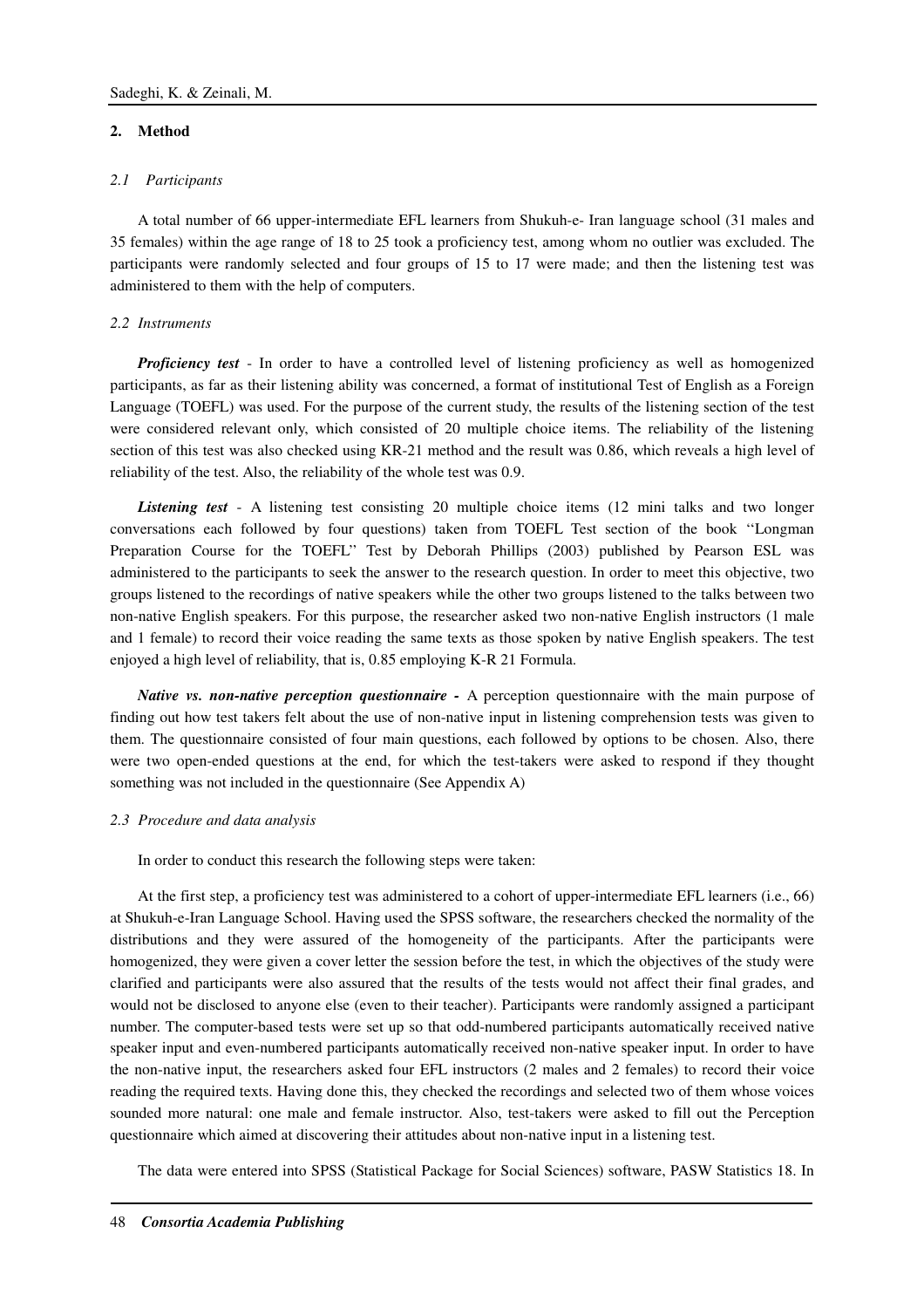order to find the answer to questions 1 and 2 independent samples *t*-test and two-way ANOVA were utilized, respectively. However, the last research question was analyzed by the researchers.

#### **3. Results**

#### *3.1 Findings of the study*

To ensure the homogeneity of the participants, an adapted version of TOEFL test was utilized. The scores of the performances of the participants in this test were entered into the SPSS software to check their homogeneity. Table 1 presents the results of the normality test.

## **Table 1**

#### *Tests of normality*

| Kolmogorov-Smirnov |                  |    |                |                  |    |     |  |
|--------------------|------------------|----|----------------|------------------|----|-----|--|
| Shapiro-Wilk       |                  |    |                |                  |    |     |  |
|                    | <b>Statistic</b> | df | $\mathrm{Sig}$ | <b>Statistic</b> |    | Sig |  |
| Exam               | . 14             | 66 | .06            | 93               | hh | 07  |  |
| scores             |                  |    |                |                  |    |     |  |

As it can be seen in the table above, the non-significant result (i.e., .06 which is more than .05) indicates normality. Furthermore, Figure 1 presents the related box plot which shows that there was no outlier among the participants.



*Figure 1.* Box plot for homogeneity of participants.

After ensuring the homogeneity of the participants, an independent samples *t*-test was used to find the answers to the first research question. Table 2 provides the independent samples *t*-test statistics.

## **Table 2**

*Independent samples t-test for listening test considering input source variable* 

|      |                                   | Levene's Test for<br>Equality of<br>Variances |      |         |           | t-test for Equality of Means |            |            |       |                               |                         |
|------|-----------------------------------|-----------------------------------------------|------|---------|-----------|------------------------------|------------|------------|-------|-------------------------------|-------------------------|
|      |                                   |                                               |      |         |           | Sig.                         | Mean       | Std.       | Error | 95%<br>Interval<br>Difference | Confidence<br>of<br>the |
|      |                                   | F                                             | Sig. | t       | df        | $(2-tailed)$                 | Difference | Difference |       | Lower                         | Lower                   |
| Test | Equal<br>variances                | .56                                           | .45  | $-2.63$ | 64        | .01                          | $-2.09$    | .79        |       | $-3.67$                       | $-.50$                  |
| core | assumed                           |                                               |      |         |           |                              |            |            |       |                               |                         |
|      | Equal<br>variances not<br>assumed |                                               |      | $-2.63$ | 63.<br>79 | .01                          | $-2.09$    | .79        |       | $-3.67$                       | $-.50$                  |

As it can be seen from Table 2, the significance level shown by Levene's Test is .45 which is more than .05 and this suggests that equality of variances assumption is violated. It is shown in the table that the significance level is .01 which is less than the cutoff level of .05 and this suggests that there is a significant difference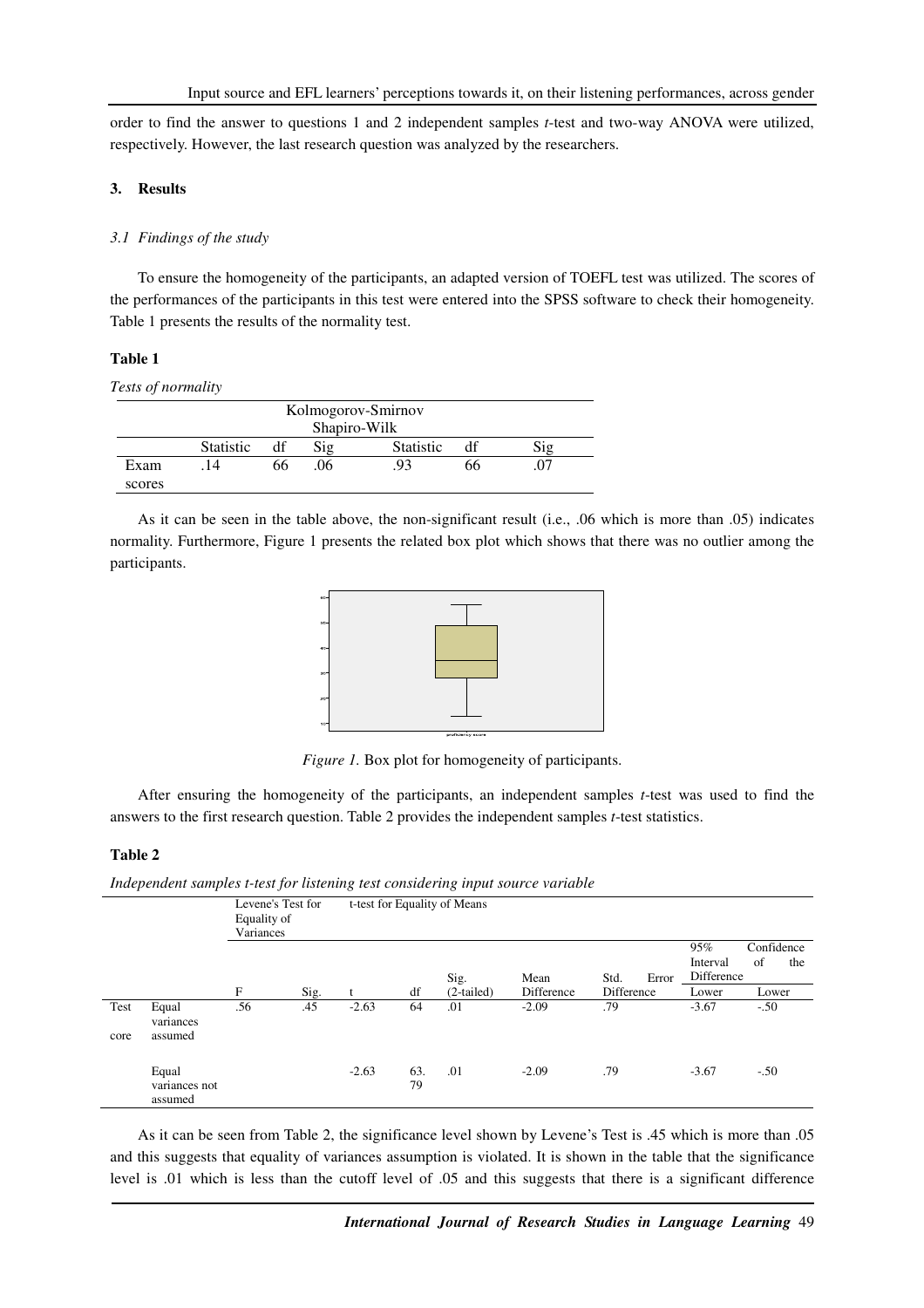between the mean scores of the groups listening to two different input sources, that is, native input and non-native input.

Comparing the mean scores of the groups, it is obvious that the test takers who have listened to non-native input ( $M$  = 13.85) had better performance compared to those who had listened to native input ( $M$  = 11.76). Also, the effect size is .29 which is somehow a big size. In other words 29% of the time the performance of the test takers is dependent on the input source.

Moreover, in order to find the answer to research question 2, in which the researchers tried to investigate whether different input sources had any significant effect on the listening test scores of the test takers considering their gender as the moderate variable or not, another set of analysis, that is, a two- way ANOVA was run. Table 3 presents descriptive statistics of the two- way between groups ANOVA. The Levene's test of homogeneity is also presented in Table 4.

## **Table 3**

| item modality    | gender | Mean  | Std. Deviation | N  |
|------------------|--------|-------|----------------|----|
|                  | male   | 16.31 | 2.02           | 16 |
|                  | female | 16.94 | 1.98           | 17 |
| written modality | Total  | 16.64 | 1.99           | 33 |
| oral modality    | male   | 11.73 | 2.73           | 15 |
|                  | female | 12.11 | 2.58           | 18 |
|                  | Total  | 11.94 | 2.62           | 33 |
| Total            | male   | 14.10 | 3.31           | 31 |
|                  | female | 14.46 | 3.34           | 35 |
|                  | Total  | 14.29 | 3.30           | 66 |
|                  |        |       |                |    |

*Descriptive statistics for two- way ANOVA* 

## **Table 4**

| Levene's test of equality of error variances |     |     |      |  |  |  |
|----------------------------------------------|-----|-----|------|--|--|--|
| - F                                          | df1 | df2 | Sig. |  |  |  |
| 2.52                                         |     | 62  | .06  |  |  |  |

Table 4 presents the significance level for the Levene's test of variances which is .06 and since this is greater than .05, the assumption of the equality of variances is not violated. Having checked Levene's test of homogeneity, it is safe to report the data in Table 5 which shows the results of the two- way ANOVA conducted.

#### **Table 5**

| Source          | Type III Sum of Squares | df | Mean Square | F       | Sig. | Partial Eta<br>Squared |
|-----------------|-------------------------|----|-------------|---------|------|------------------------|
| Corrected Model | $204.53^{\circ}$        |    | 68.17       | 7.91    | .00  | .27                    |
| Intercept       | 10610.16                |    | 10610.16    | 1232.10 | .00  | .95                    |
| input           | 63.15                   |    | 63.15       | 7.33    | .00  | .10                    |
| gender          | 122.72                  |    | 122.72      | 14.25   | .00. | .18                    |
| input * gender  | 9.93                    |    | 9.93        | 1.15    | .28  | .01                    |
| Error           | 533.90                  | 62 | 8.61        |         |      |                        |
| Total           | 11557.00                | 66 |             |         |      |                        |
| Corrected Total | 738.43                  | 65 |             |         |      |                        |

As it is clear in the table above, the interaction level between the two variables gender and input is not significant (gender\* input: Sig.  $= .28$ ). The data in this table reveal that input source affects the listening performances of the test takers (discussed in research question 1); and also, there is a statistically significant main effect for gender, that is gender does play a significant role as a moderate variable(sig.  $= .00$ ). However, the effect size for the gender variable which is provided in the column Partial Eta Squared (i.e., .18) is classified as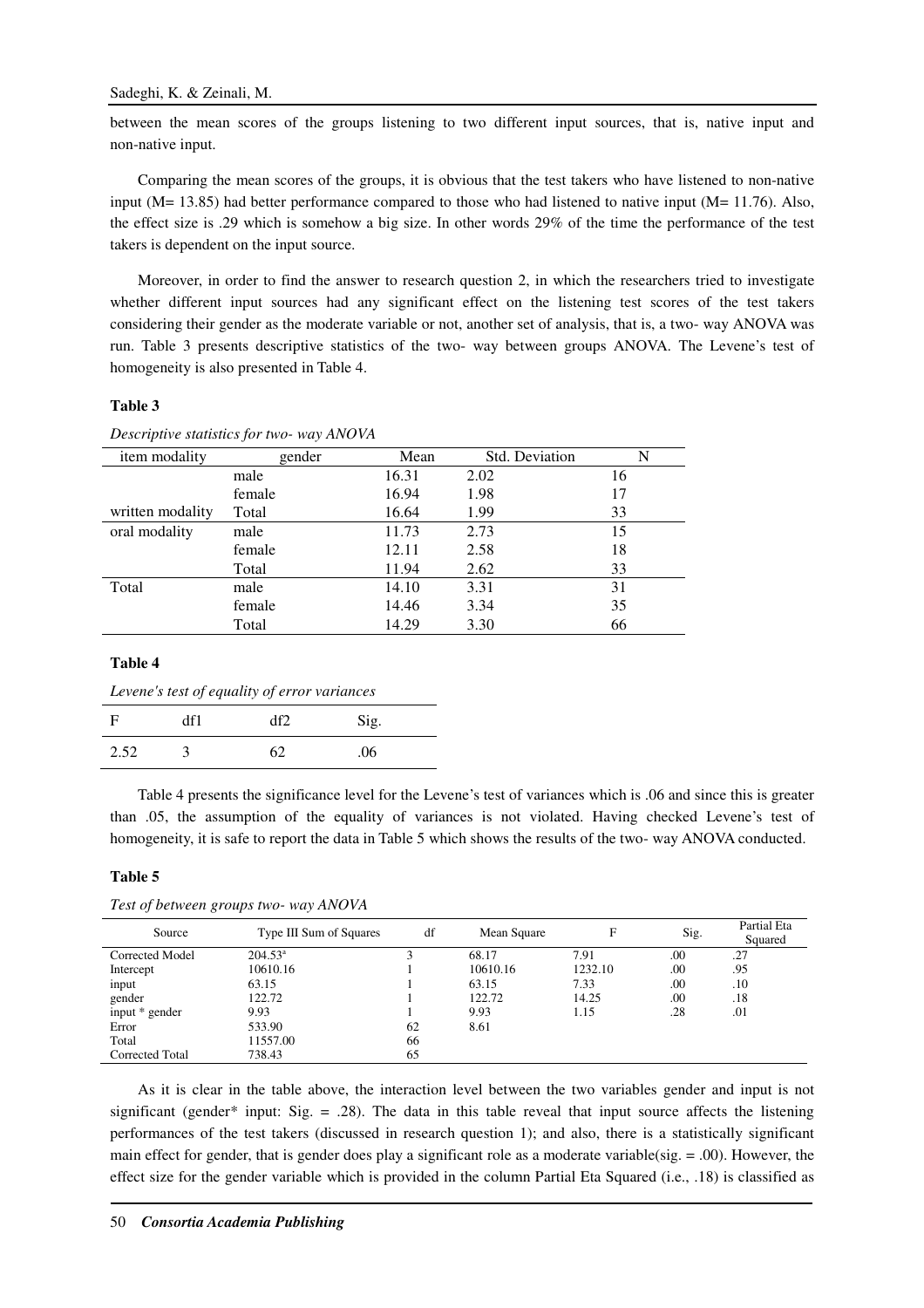small. Also the mean differences for the two genders considering input source is 1.96 and 3.51, a result that indicates that female test-takers have performed better than male test-takers in both conditions (native and non-native input source).

#### **4. Discussion**

The current study was designed to determine the effect of input source on the performance of EFL test takers in a listening test. It was hypothesized that listening to a native speaker or to a non- native speaker (i.e., input source) would not have any significant effect on the listening test scores. However, the results obtained through running an independent samples *t*-test showed that the null hypothesis was rejected. In fact, very little was found in the literature on the effect of this variable. As it was presented in the results section, the analysis of the elicited data suggests that the test takers who had listened to non-native input outperformed in their listening test.

The results of the current study corroborated those of Moinzedeh, Rezaei, and Dezhara (2012) who also concluded that the performance of the students in the group which listened to non-native accent (Persian) was significantly better compared to those students who listened to American accent English. Furthermore, the present findings seem to be consistent with the study conducted by Bent and Bradlow (2003). The results of their study showed that the listeners did significantly perform better when they listened to a speaker with the same L1. Major, Fitzmaurice, Bunta, and Balasubramanian (2002) also set up a study to investigate the relationship between the L1 background of the listener and the speaker. Their results were interesting since two sets of contradictory findings were reported in the results section. The first set of analysis reported findings which are in line with the findings of the current research. The results of Major et al.'s study showed a significant interaction effect between speaker and listener L1 background, and post hoc analyses showed that Spanish learners did much better when they listened to a speaker whose native language was Spanish, but the Chinese listener group was disadvantaged by listening to a speaker with the native language of Chinese. Therefore, the researchers concluded that listeners 'sometimes' performed better on a listening test when listening to a speaker sharing the same L1 with the listeners.

Moreover, the findings of this research support those of Ekong (1982). The results of his study indicated that Nigerian listeners understood English better when the speaker was a native speaker of Nigerian language. Also, the findings of the present study supported those of Wilcox (1978) in which he found that nonnative accent has superiority to native accent in the case of comprehensibility on the part of EFL learners. Furthermore, the results discussed above show that the findings of the present research are in line with claims made by Brown (1968). Brown suggested that accent familiarity (in our study Persian accent) can lead to the benefit of the listener.

As it was mentioned in the literature contradictory results were also abundant. As a prime instance, in Abeywickrama's study (2013) test takers from three different countries performed similarly even when the speakers shared the same native languages as the test takers, and students preferred native variety of English as the input in listening tests. Also, Smith and Bisazza (1982) found that Native American and British are more intelligible than native Chinese speakers. In another study, Stibbard and Lee (2006) aimed at finding the potential of using non-native English in listening tests. They concluded that there were no significant differences in intelligibility and comprehension scores for high proficiency non-native speakers and native speakers. Similarly, Munro et al. (2006) reached the conclusion that the effect of shared-L1 is so weak which is considered non-noticeable.

As a justification for the findings of the current study, the researcher would like to draw on the concept of cross- language speech perception. The cross-language speech perception considers the effects of L1 on L2 accents (i.e., transfer). So the listeners who have the same L1 as the speaker may have a kind of familiarity with the phonological patterns, intonation of saying an utterance, etc. Consistent with this justification, Bent and Bradlow (2003) refer to the listener and speaker who have the same native language as sharing a knowledge base which includes, "the system of consonants and vowel categories, phonotactics, stress patterns, and intonation as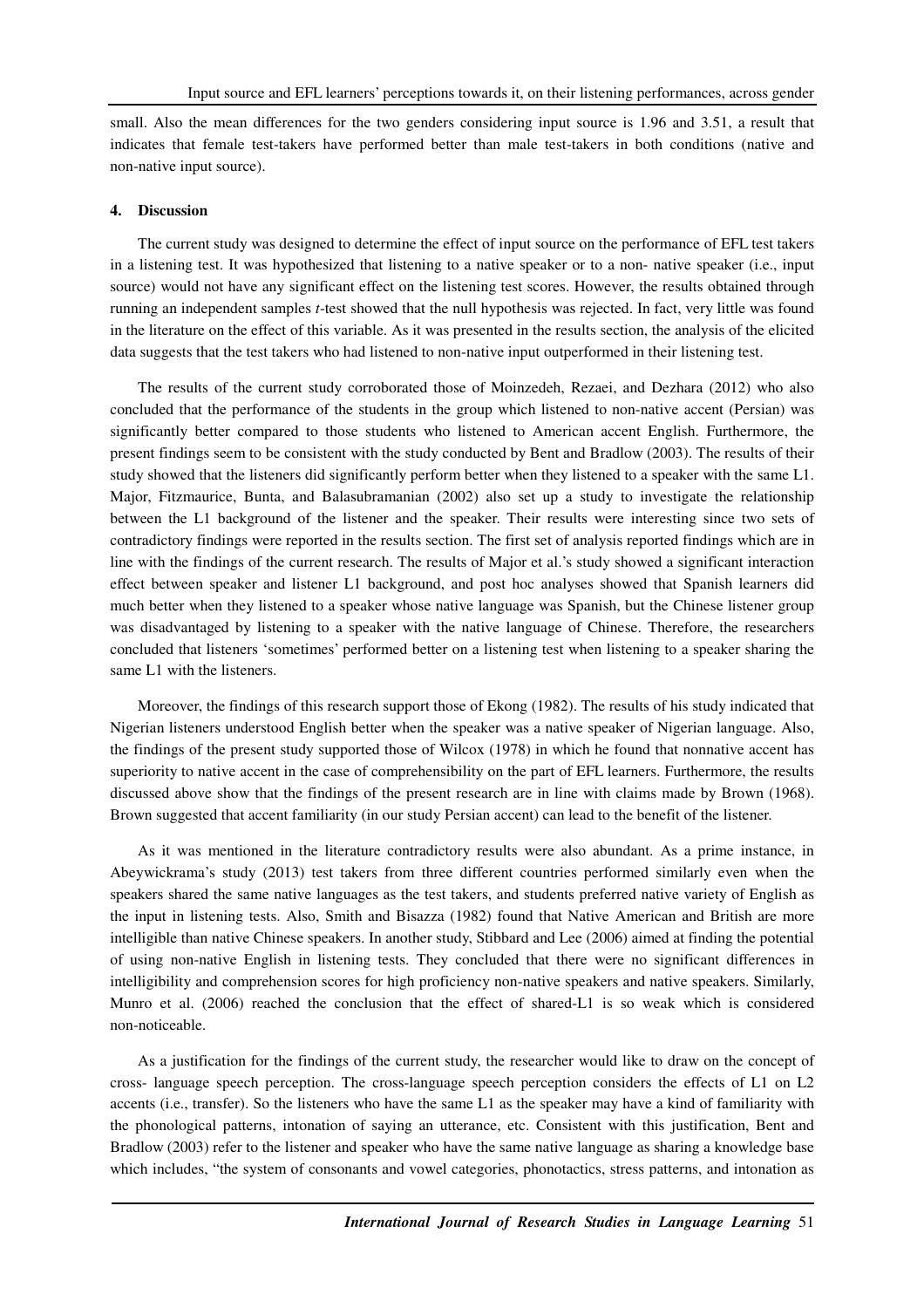well as other features of the sound system" (p. 1607). In addition, the speaking pace in which the text is read by the non-native speaker might have provided more processing time for the listeners to comprehend the input. Furthermore, the researcher of the present study draws on the EFL learners' common scare of not being able to understand everything their teachers, other speakers, or the speakers on a tape say. Chastain (1988) suggests that this kind of stress can be illuminated by reducing the speed of speech. Also, he asserts that speaking in phrases and lengthening the pauses between phrases can help accomplish this objective. The researcher believes that non-native input provides this chance for the learners, so that they can overcame their stress and this may lead to their better performance in listening tests.

Finally, test-takers' perceptions and attitudes towards using non-native input in listening comprehension tests were overall found to favor non-native input. More than half of the test-takers had a clear perception and preference towards using non-native input in the listening sections of the tests. In other words, they thought when the input was produced by a non-native speaker they had better understanding of the input and this would lead to better performances in tests. Some test takers also identified a native input as being difficult to understand.

The results of the perception questionnaire were mostly consistent with the findings of test-takers' performance data in listening test. Test-takers preferred non-native input as the input source in the listening tests and believed that their performance would be better in that case. Analyzing the performance data it was found that this claim was true for 88% of the test takers. It is worth mentioning that although some test takers (28 %) acknowledged the presence and importance of native input in their language use contexts and said that they would perform better in such tests (23 %) and also believed that they should be included in listening tests, overwhelmingly, they did not perform better on the tests. Since the majority of test takers had an advantage in listening comprehension and comprehensibility of non-native input, the researcher can refer to the concept of "Test Fairness Framework" mentioned by Kunnan (cited in Abeywickrama, 2013) who believes that factors such as non-equal access of test-takers to input sources might lead to considering the use of that input as unfair.

To sum up, the overall findings from the attitude questionnaire was that test takers felt native input is better not to be used and that by using a non-native variety a test taker who shares the same language as the speaker input will perform better on the listening tests.

#### **5. Conclusion and implications**

All in all, the findings of the study reveal that input source affects the performances of the EFL test takers and gender, as a moderate variable, plays a role in participants' performance as well. Furthermore, the results of the questionnaire reveal that more than 50 % of the test-takers preferred the use of non-native input in listening tests. The results of the present study might have direct and indirect implications for EFL teachers, curriculum designers, etc. An impetus to the EFL teachers is that since they are considered as a kind of model for EFL learners, it is very important for them to familiarize the learners with the native-like speech. This can be done through introducing or presenting materials such as movies, news programs, and whatever that can help the learners get used to native-like speech. Besides that, teachers should try to observe the elements that would help a speaker seem more native-like (e.g., stress, intonation, etc.).In addition, curriculum designers play an important role in helping the students improve their listening comprehension which leads to better performance in tests. As an example, they can specify a teaching-time for teaching note-taking strategies such as using symbols and abbreviations, using concept maps and diagrams, etc. Or they can allocate some sessions of the course for watching films or listening to real life conversations and for devising some activities upon them.

As with most research studies, there are some limitations with this study as well. In the present study, the sample only included upper intermediate EFL learners. Also, the numbers of participants per testing group was insufficient to permit meaningful comparisons; therefore, the results of this study may not generalize to other populations. In addition, the participants were recruited from courses held in one language school in September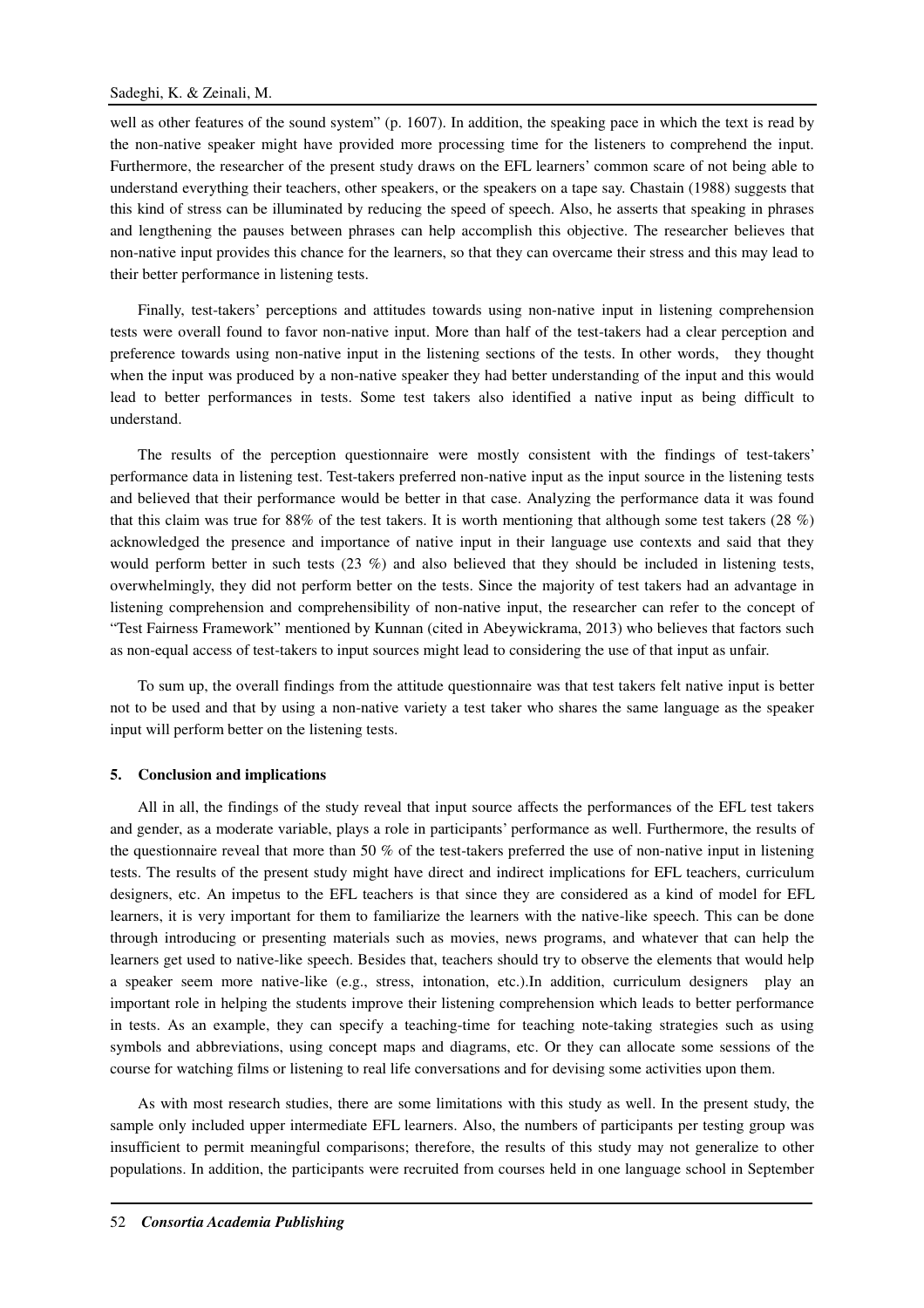2012. It is possible that students, who were in the first days of their attending schools or colleges, may show different traits, or even study habits. Therefore, this sample may not be representative of typical upper intermediate EFL learners. Moreover, this study is, of course, limited in the number of test items, test formats and features investigated as well.

Although several directions for future research have been touched upon so far, it is necessary to discuss some directions for further research as well. Other studies can apply some questionnaires in which the ideas of test takers on and which listening input source are solicited and compared. This information can be so useful for test designers as well as for test administers to consider some affective factors that might affect the results of the tests. Also, in view of the fact that listening tests include different types of questions (e.g., asking about the main idea, going into details, considering supra-segmental elements, etc.) analyzing the items one by one may reveal more interesting results. In other words, researchers can consider the effects that each of the pre-mentioned variables may have on different types of items in particular an overall test in general.

# **6. References**

- Abeywickrama, P. (2013). Why not non-native varieties of English as listening comprehension test input? *RELC Journal, 44* (1), 59–74. http://dx.doi.org/10.1177/0033688212473270
- Bachman, L. F., & Palmer, A. (1996). *Language testing in practice*. Oxford: Oxford University Press.
- Bent, T., & Bradlow, A. R. (2003). The interlanguage speech intelligibility benefit. *Journal of the Acoustical Society of America, 114*(3), 1600–1610. http://dx.doi.org/10.1121/1.1603234
- Brown, K. (1968). Intelligibility. In A. Davies (Ed.) *Language testing symposium: A psycholinguistic approach*, (pp. 180-191). London: O.P.U.
- Buck, G. (2007). *Assessing listening*. Cambridge: Cambridge University Press.
- Butler, Y. G. (2007). How are non-native English speaking teachers perceived by young learners? *TESOL, 41*(4), 731-755.
- Caffrey, J. (1955). Auding ability at the secondary level. *Educations, 75,* 303-310.
- Chastain, K. (1988). Developing second language skills: Theory and practice. NY: Harcourt Brace Jovanovich. Crystal, D. (1997). *English as a global language*. Cambridge: Cambridge University Press.
- Ekong, Pamela. (1982). On the use of an indigenous model for teaching English in Nigeria. *World Language English, 1*(2). 87-92. http://dx.doi.org/10.1111/j.1467-971X.1982.tb00474.x
- Farhady, H., Jafarpur, A., & Birjandi, P. (1994). *Testing language skills from theory to practice*. Iran: SAMT.

Goldhaber, G., & Weaver, C. (1968). Listener comprehension of compressed speech with difficulty, rate of presentation and sex of listener varied. *Speech Monographs*, *35*, 20-25. http://dx.doi.org/10.1080/03637756809375562

- Hughes, A. (2003). *Testing for Language Teachers*. New York: Cambridge University Press.
- Kunnan, A. J. (2004). Test fairness. In M. Milanovic, & C. Weir (Eds.) *Studies in language testing 18: European language testing in global context* (pp. 27–48). Cambridge: Cambridge University Press.
- Liaw, E. (2012). Examining student perspectives on the differences between native and non-native language teachers. *The Journal of Asia TEFL, 9* (3), 27-50.
- Major, R. C., Fitzmaurice, S. F., Bunta, F., & Balasubramanian, C. (2002). The effects of nonnative accents on listening comprehension: Implications for ESL assessment. *TESOL Quarterly*, *36*(2), 173–190. http://dx.doi.org/10.2307/3588329
- Mahboob, A. (2004). Native or non-native: What do students enrolled in an intensive English program think? In K. Stein (Ed.), *Learning and teaching from experience: Perspective on non-native English-speaking professionals* (pp. 121-149). Ann Arbor, MI: The University of Michigan Press.
- Moinzadeh, A., Rezaei, O., & Dezhara, S. (2012). The effect of non-native accent on Iranian EFL learners' listening comprehension, focusing on Persian accent of English. *Journal of Language Teaching and Research, 3*(5), 967-972. http://dx.doi.org/10.4304/jltr.3.5.967-972
- Munro, M. J., Derwing, T. M., & Morton, S. L. (2006). The mutual intelligibility of L2 speech. *Studies in Second*